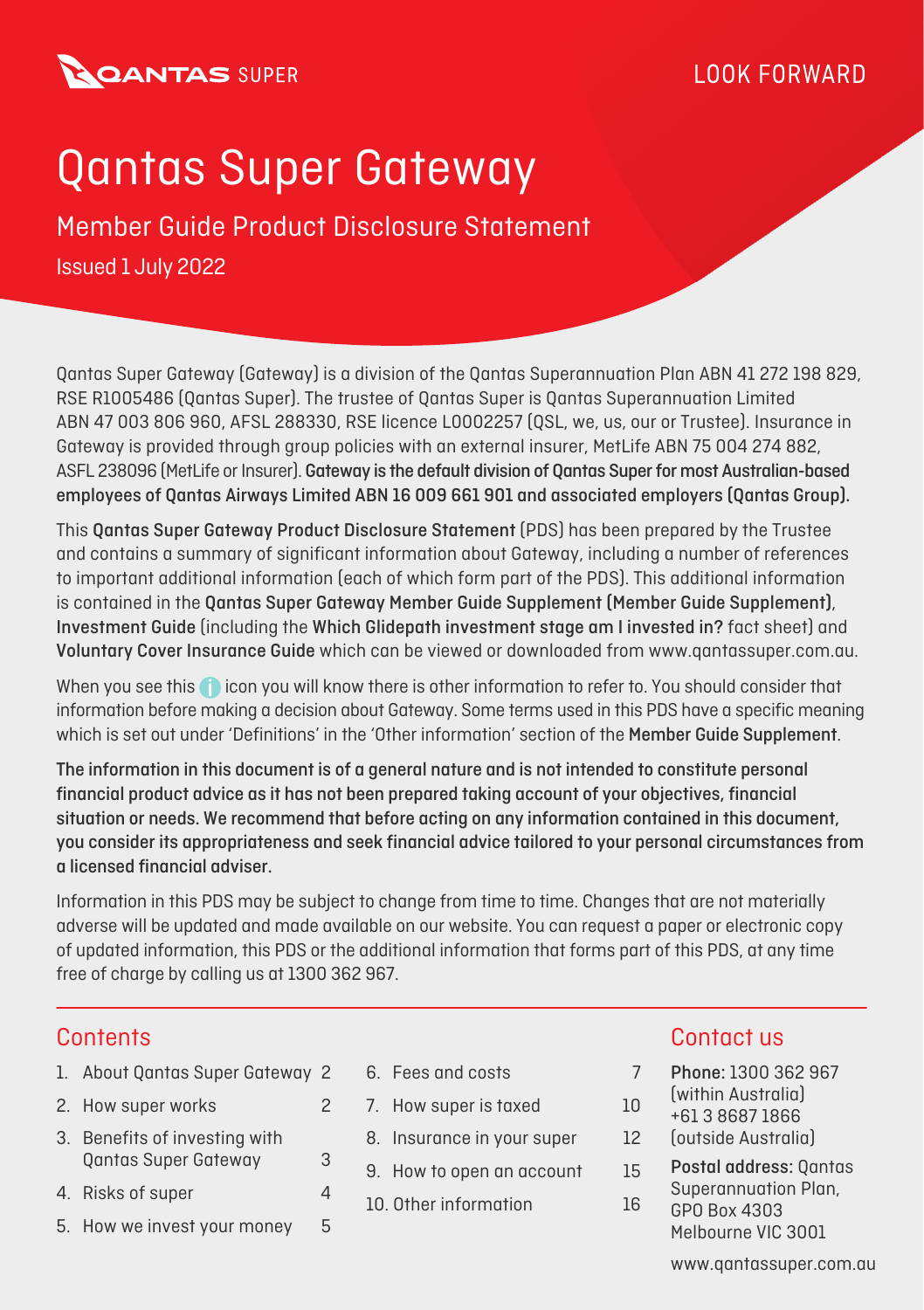### 1 About Qantas Super Gateway

#### About Qantas Super

Qantas Super is one of Australia's largest corporate superannuation funds, and exists just for people who are working, or have worked for the Qantas Group, and their spouses. We've been working for members since 1939, and now have approximately 26,000 members and around \$8 billion in assets under management. We don't profit from our members.

#### About Qantas Super Gateway

Gateway is the default division of Qantas Super for most Australian-based employees of the Qantas Group. Glidepath is our MySuper<sup>1</sup> option, and the default for Super Account members who don't actively choose an investment option. The other investment options are: Aggressive, Growth, Balanced, Conservative, Thrifty and Cash. Refer to the 'How we invest your money' section for more information.

You can continue your membership in Gateway even after you leave employment with the Qantas Group. And when you're approaching retirement or are ready to retire (subject to eligibility requirements), you may be able to convert your super into an Income Account in Gateway to provide you with regular income payments.

#### Access to more information about Gateway

Any information we are required to disclose under superannuation legislation (including the MySuper product dashboard, the register of relevant duties and interests, a summary of each significant event notice or material change notice, and executive remuneration information) is, or will be when required, available under the 'MySuper product dashboard' or 'Corporate governance' sections on our website at www.qantassuper.com.au.

### 2 How super works

#### About super

Super is a means of saving for retirement which is, in part, compulsory. The Government provides tax concessions that generally help to make super an effective way of saving for your retirement. There are different types of super contributions including employer contributions, voluntary contributions and government co-contributions. There are limitations on contributions to, and withdrawals from, super. Most people have the right to choose the superannuation fund to which their employer should direct their compulsory contributions.

#### About contributions

Generally, if you are employed and you are over 18, or work more than 30 hours a week, your employer is required to make contributions into a super fund for you. These contributions are known as the Superannuation Guarantee (SG). The minimum contributions required are currently  $10.5\%^2$  of your Ordinary Time Earnings (OTE). Your employer may make contributions greater than  $10.5\%^2$ .

 $1$  The Government introduced MySuper as a way to provide default super members access to simpler, lower cost products.

<sup>2</sup> Gradual increases in the SG minimum are scheduled over time. SG contributions are not required for OTE in excess of an indexed quarterly limit.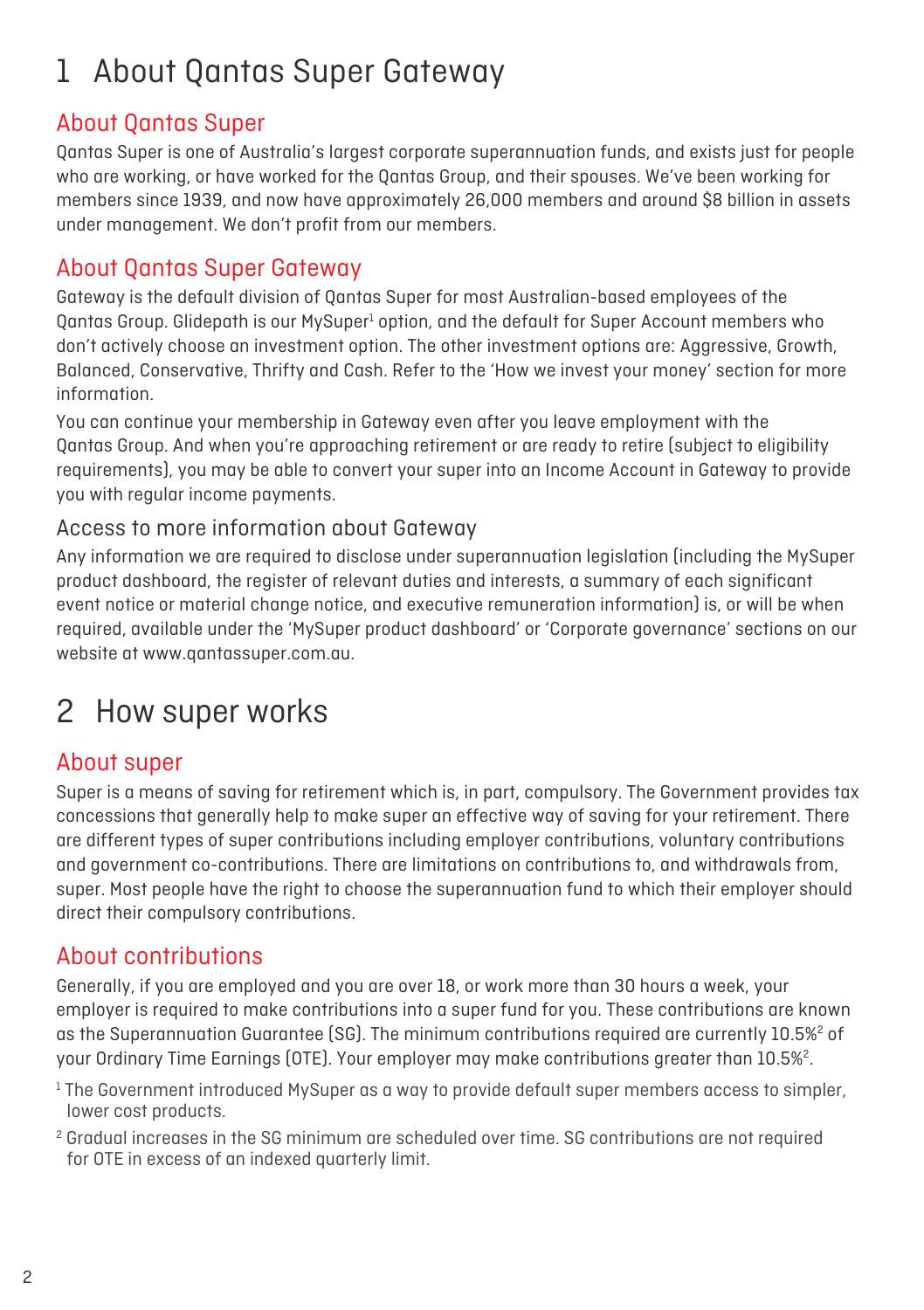Gateway is structured to provide you with flexibility in how you can make super contributions in addition to your employer's contributions. You can set the level of your additional contributions to suit your financial needs. You can request a change to your additional contributions at any time by completing the relevant online form available on the Qantas intranet (The Terminal) and on our website at www.qantassuper.com.au, or contact Qantas People Services or your payroll department. Generally, any change to your additional contributions will take effect from your next available pay.

#### About withdrawing money from your super

Generally, you can only access your super when you permanently retire from the workforce after reaching your preservation age (which is between age 55 and 60, depending on your date of birth).

 You should read the important information about How super works before making a decision. Go to the 'How super works' section of the Member Guide Supplement at our website www.qantassuper.com.au. The material relating to How super works may change between the time when you read this Statement and the day when you acquire the product.

### 3 Benefits of investing with Qantas Super Gateway

#### Key benefits of investing with Gateway

- We exist entirely for the benefit of Qantas Super members.
- We offer membership for your spouse, including insurance cover.
- We have two types of accounts in Gateway that suit different life stages:
	- Super Account: An account where you can build your super.
	- Income Account: An account that can be used as part of your retirement or transition to retirement strategy, paying you a regular income from the super you have saved while working.
- You can hold both an Income Account and a Super Account at the same time.
- We offer a range of investment options.
- We provide tailored, flexible insurance cover.
- We provide access to a range of financial advice services over the phone or face-to-face with licensed financial advisers who are authorised to provide financial product advice by an external third party but are familiar with Qantas Super.
- We keep you informed through our website, regular communications and education seminars.
- We provide online tools to help you understand how much income you may need in retirement.
- You should read the important information about the Benefits of investing with Qantas Super Gateway before making a decision. Go to the 'Benefits of investing with Qantas Super Gateway' section of the Member Guide Supplement at our website www.qantassuper.com.au. The material relating to the Benefits of investing with Qantas Super Gateway may change between the time when you read this Statement and the day when you acquire the product.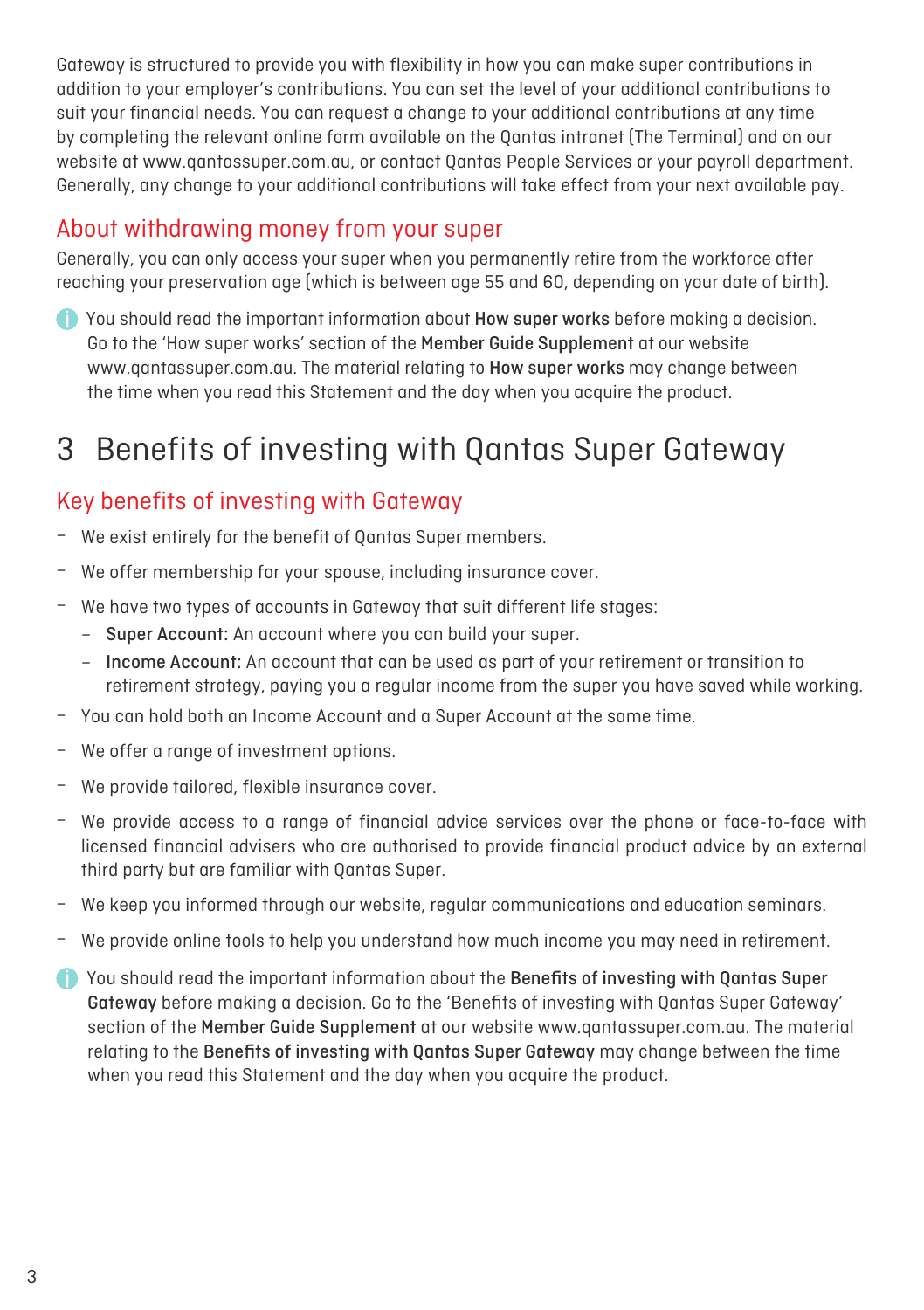### 4 Risks of super

All investments carry risk. Different investment strategies may carry different levels of risk, depending on the asset classes (for example shares, property, fixed interest and cash) that make up the strategy. Assets with the highest long-term returns may also carry the highest level of short-term risk.

The likely investment return and the level of risk of losing money may be different for each of the investment options in Gateway depending on the underlying mix of assets. Each of the investment options may also be exposed to specific types of investment risk including market risk, inflation risk, interest rate risk, liquidity risk, currency risk, gearing and derivatives risk, credit risk and counterparty risk.

The risk level of the Glidepath option (the MySuper product and default investment option for members with a Super Account in Gateway) depends on the 'investment stage' you are invested in. The risk level is high for Take-Off (risk band 6), high for Altitude (risk band 6), high for Cruising (risk band 6) and medium to high for Destination (risk band 5). Refer to the 'How we invest your money' section for more information.

When considering your investment in super, it is important to understand that:

- the value of investments will vary;
- the level of returns will vary, and future returns may differ from past returns;
- returns are not guaranteed, and you may lose some of your money;
- superannuation laws may change in the future; and
- the amount of your future super savings (including contributions and returns) may not be enough to provide adequately for your retirement. An income stream account (such as an Income Account in Gateway) may not provide you with an income for the rest of your life and payments will only continue until the balance of that account is exhausted.

The level of risk that is acceptable for each person will vary depending on a range of factors, including age, investment time frames, where other parts of their wealth are invested and their risk tolerance.

To You should read the important information about the Risks of super before making a decision. Go to the 'Risks of super' section of the Investment Guide at our website www.qantassuper.com.au. The material relating to the Risks of super may change between the time when you read this Statement and the day when you acquire the product.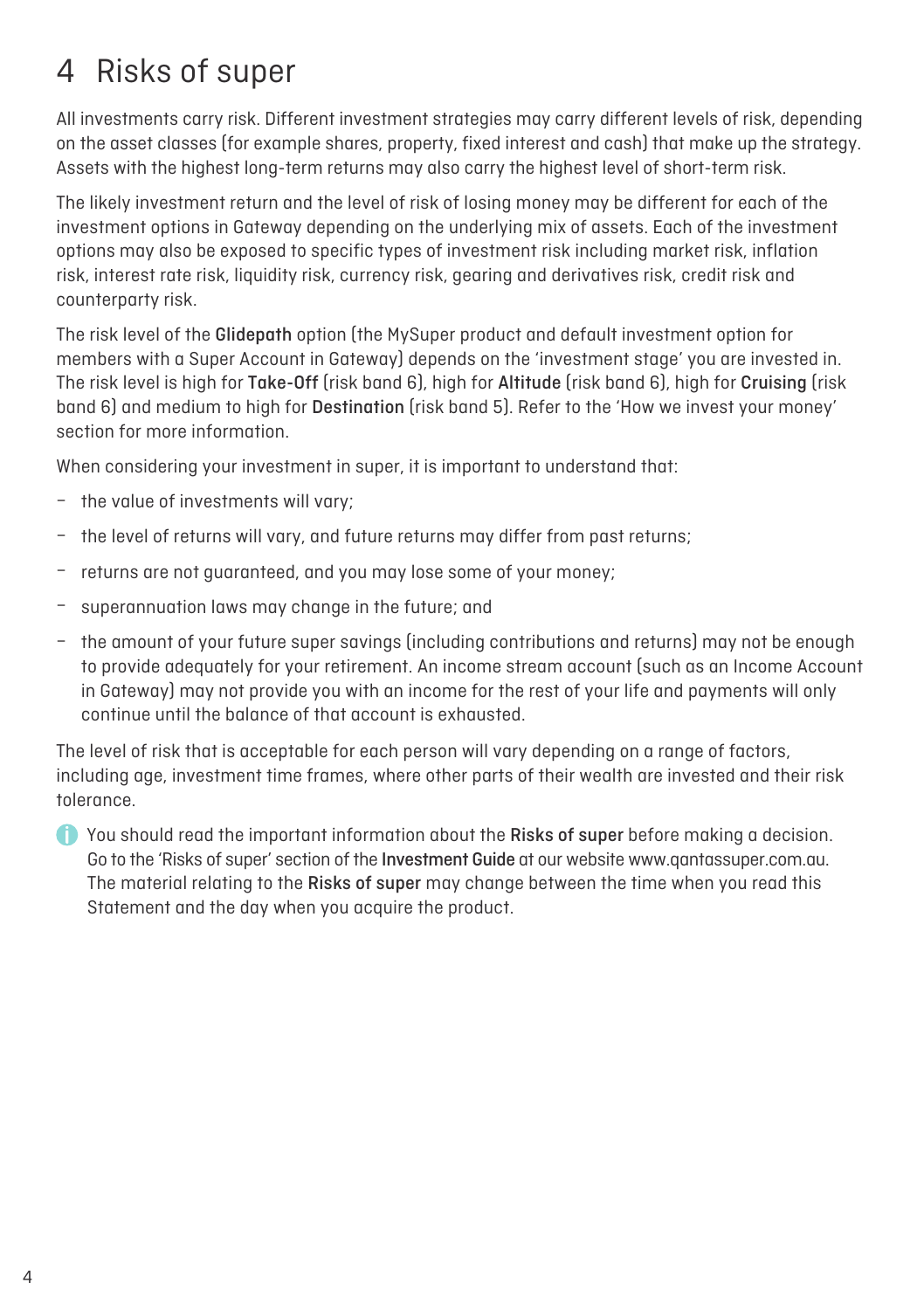### 5 How we invest your money

Gateway offers you a range of investment options so you can choose the option, or mix of options, you feel best meet your investment needs. The investment options are:

- Glidepath. Your account is invested in one of Glidepath's four investment stages Take-Off, Altitude, Cruising or Destination. Your investment stage automatically changes over time.
- Aggressive
- Growth
- Balanced
- **Conservative**
- **Thrifty**
- Cash

You can choose one or a mix of investment options. For Super Accounts – If you don't make a choice, your account will be invested automatically in the default investment option, Glidepath, which is summarised on the following pages. For Income Accounts – You can choose to invest using our Auto-pilot option (Retirement Members and Beneficiary Members only) or you can choose one or a mix of investment options.

For information on the Auto-pilot option, refer to the Member Guide Supplement available on our website. For more information on our investment options, please read the Investment Guide available on our website.

ALERT: You must consider the likely investment return, the risk and your investment timeframe when choosing an option in which to invest.

#### About the Glidepath option

The Glidepath investment option is designed to provide members with a greater exposure to growth assets early in their career and then to automatically reduce this exposure to growth assets as retirement nears.

Glidepath has four investment stages: Take-Off, Altitude, Cruising and Destination. Each investment stage has different investment objectives, asset allocations and levels of risk (see the table on page 6).

When you first invest in Glidepath, you will be automatically invested in the stage relevant to your age group (based on your year of birth). Over time, you will be automatically invested in the next investment stage. We will let you know when there is a change to your investment stage, as required by law.

For example, if you were born in 1990, you would join the 1990-1994 age group which, as at the date of this PDS, is invested in the Take-Off investment stage. Your account would stay invested in Take-Off until your age group is automatically invested in the next investment stage, Altitude.

Your account will be automatically invested in the next investment stage when the Trustee determines that the average age of your age group has reached: age 45 to move from Take-Off to Altitude; age 55 to move from Altitude to Cruising; or age 64 to move from Cruising to Destination.

For more information on investing in Glidepath, including the investment stage that your age group is currently invested in, please read the Investment Guide and Which Glidepath investment stage am I invested in? fact sheet available on our website.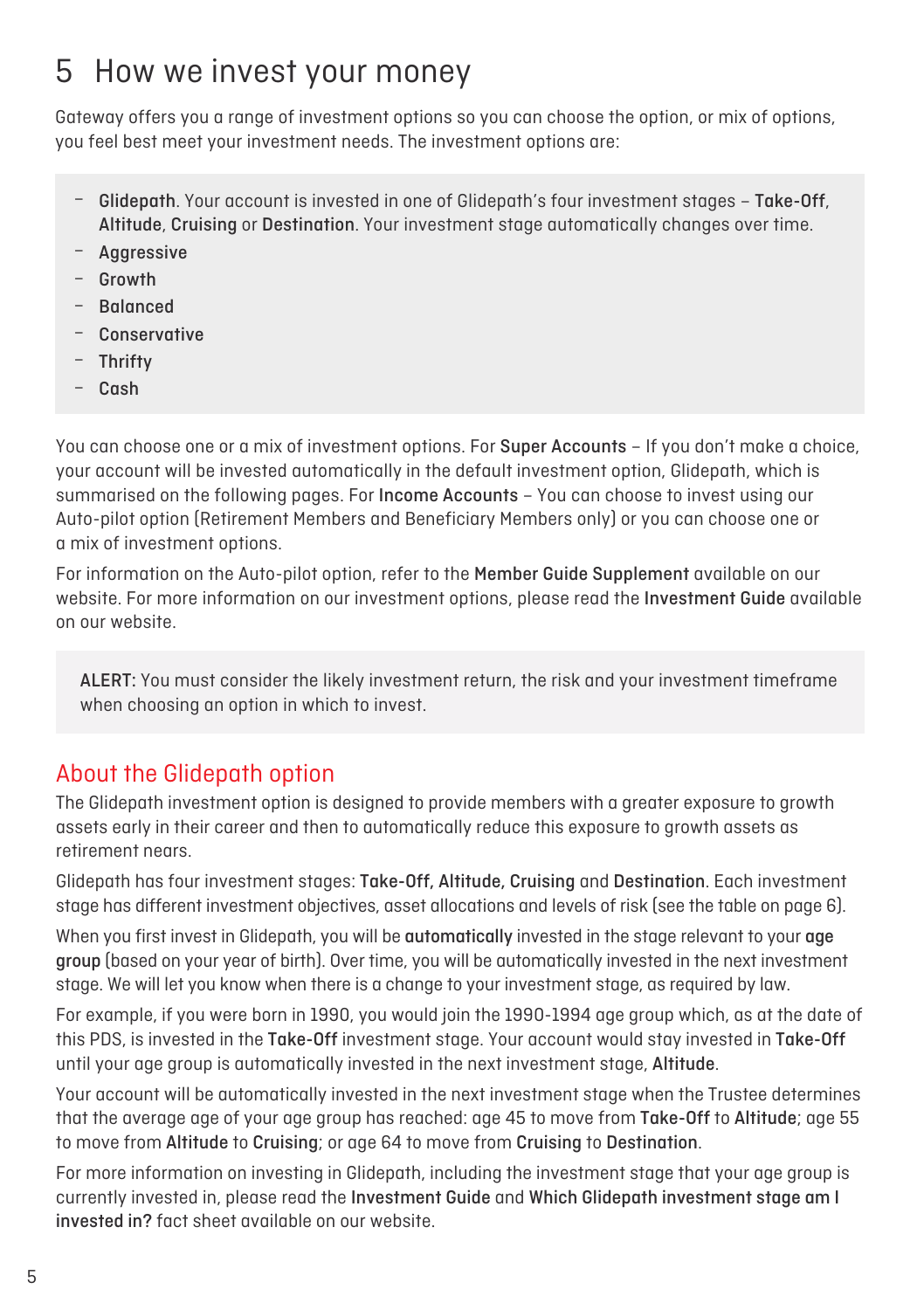#### Glidepath investment stages

|                                        | Take-Off                                                                                                                                                                                                                                                                                                                      |                                                                                                                                          | Altitude                                                                                                                                                                                                                                                                                            |            | Cruising                                                                                                                                                                                                                                                                           |                       | <b>Destination</b>                                                                                                                                                                                                                                                                                     |  |                       |            |
|----------------------------------------|-------------------------------------------------------------------------------------------------------------------------------------------------------------------------------------------------------------------------------------------------------------------------------------------------------------------------------|------------------------------------------------------------------------------------------------------------------------------------------|-----------------------------------------------------------------------------------------------------------------------------------------------------------------------------------------------------------------------------------------------------------------------------------------------------|------------|------------------------------------------------------------------------------------------------------------------------------------------------------------------------------------------------------------------------------------------------------------------------------------|-----------------------|--------------------------------------------------------------------------------------------------------------------------------------------------------------------------------------------------------------------------------------------------------------------------------------------------------|--|-----------------------|------------|
| Overview                               | Designed for<br>investors with a time<br>horizon of at least ten time horizon of at<br>years, who want an<br>investment portfolio<br>predominantly<br>invested in growth<br>assets, with a high<br>degree of risk.                                                                                                            |                                                                                                                                          | Designed for<br>investors with a<br>least seven years,<br>who want to achieve<br>a high return driven<br>by a large exposure<br>to growth assets,<br>with a high degree<br>of risk.                                                                                                                 |            | Designed for<br>investors with a<br>time horizon of at<br>least five years, who<br>want an investment<br>portfolio with growth<br>opportunities, with<br>a medium to high<br>degree of risk.                                                                                       |                       | Designed for<br>investors with a<br>time horizon of at<br>least five years, who<br>want an investment<br>portfolio balanced<br>between growth and<br>defensive assets,<br>with a medium degree<br>of risk.                                                                                             |  |                       |            |
| Minimum<br>suggested<br>time to invest | 10 years                                                                                                                                                                                                                                                                                                                      |                                                                                                                                          | 7 years                                                                                                                                                                                                                                                                                             |            | 5 years                                                                                                                                                                                                                                                                            |                       | 5 years                                                                                                                                                                                                                                                                                                |  |                       |            |
| Our<br>investment<br>objective         | $\overline{\phantom{0}}$<br>To achieve a<br>return that<br>exceeds CPI by<br>at least 4.0% pa<br>over a ten year<br>period, after tax<br>and investment<br>fees: and<br>To limit the<br>likelihood of a<br>negative annual<br>return to less than<br>five and a half in<br>20 years (or 27.5%<br>likelihood in each<br>year). |                                                                                                                                          | To achieve a<br>return that<br>exceeds CPI by<br>at least 3.5% pa<br>over a seven year<br>period, after tax<br>and investment<br>fees: and<br>To limit the<br>likelihood of a<br>negative annual<br>return to less than<br>four and a half<br>in 20 years (or<br>22.5% likelihood in<br>each year). |            | To achieve a<br>return that<br>exceeds CPI by<br>at least 3.0% pa<br>over a five year<br>period, after tax<br>and investment<br>fees; and<br>To limit the<br>likelihood of a<br>negative annual<br>return to less than<br>four in 20 years<br>for 20% likelihood<br>in each year). |                       | To achieve a<br>return that<br>exceeds<br>CPI by at least<br>2.5% pa over a<br>five year period,<br>after tax and<br>investment fees:<br>and<br>To limit the<br>likelihood of a<br>negative annual<br>return to less than<br>three and a half in<br>20 years (or 17.5%<br>likelihood in each<br>year). |  |                       |            |
| Asset allocation<br>(percentage)       |                                                                                                                                                                                                                                                                                                                               |                                                                                                                                          |                                                                                                                                                                                                                                                                                                     |            |                                                                                                                                                                                                                                                                                    |                       |                                                                                                                                                                                                                                                                                                        |  |                       |            |
| Asset class                            | SAA <sup>1</sup><br>%                                                                                                                                                                                                                                                                                                         | Range<br>%                                                                                                                               | SAA <sup>1</sup><br>%                                                                                                                                                                                                                                                                               | Range<br>% |                                                                                                                                                                                                                                                                                    | SAA <sup>1</sup><br>% | Range<br>%                                                                                                                                                                                                                                                                                             |  | SAA <sup>1</sup><br>% | Range<br>% |
| Equities                               | 75                                                                                                                                                                                                                                                                                                                            | 60-90                                                                                                                                    | 60                                                                                                                                                                                                                                                                                                  | 45-75      |                                                                                                                                                                                                                                                                                    | 47.25                 | 32.5-62.25                                                                                                                                                                                                                                                                                             |  | 40                    | $25 - 55$  |
| Alternatives                           | 23                                                                                                                                                                                                                                                                                                                            | $8 - 38$                                                                                                                                 | 20                                                                                                                                                                                                                                                                                                  | $5 - 35$   |                                                                                                                                                                                                                                                                                    | 20                    | $5 - 35$                                                                                                                                                                                                                                                                                               |  | 20                    | $5 - 35$   |
| <b>Fixed interest</b>                  | 0                                                                                                                                                                                                                                                                                                                             | $0 - 15$                                                                                                                                 | 16                                                                                                                                                                                                                                                                                                  | $1 - 31$   |                                                                                                                                                                                                                                                                                    | 24.75                 | 9.75-39.75                                                                                                                                                                                                                                                                                             |  | 30                    | 15-45      |
| Cash                                   | $\overline{c}$                                                                                                                                                                                                                                                                                                                | $0 - 17$                                                                                                                                 | 4                                                                                                                                                                                                                                                                                                   | $0 - 19$   |                                                                                                                                                                                                                                                                                    | 8                     | $0 - 23$                                                                                                                                                                                                                                                                                               |  | 10                    | $0 - 25$   |
| Risk level <sup>2</sup>                | $band 6$ .                                                                                                                                                                                                                                                                                                                    | This investment<br>This investment<br>stage has a high<br>stage has a high<br>degree of risk (risk<br>degree of risk (risk<br>$band 6$ . |                                                                                                                                                                                                                                                                                                     |            | This investment<br>stage has a high<br>degree of risk (risk<br>band 6).                                                                                                                                                                                                            |                       | This investment<br>stage has a medium<br>to high degree of risk<br>(risk band 5).                                                                                                                                                                                                                      |  |                       |            |

 $1$ The strategic asset allocation (SAA) is an indication of the proportion of the investment stage assets that are allocated to each asset class. The actual allocation to each of the asset classes may vary from time to time, but within the ranges indicated above.

 $^{\text{2}}$  The risk level has been determined using the Standard Risk Measure (SRM). This is based on industry guidance to allow investors to compare investment options that are expected to deliver a similar number of negative annual returns over any 20 year period. For more information, go to the Investment Guide.

#### About the Balanced option

The Balanced option is one of the investment options available if you have an Income Account. The Balanced option has the same investment objective, asset allocation and level of risk as the Destination stage of Glidepath that is set out above.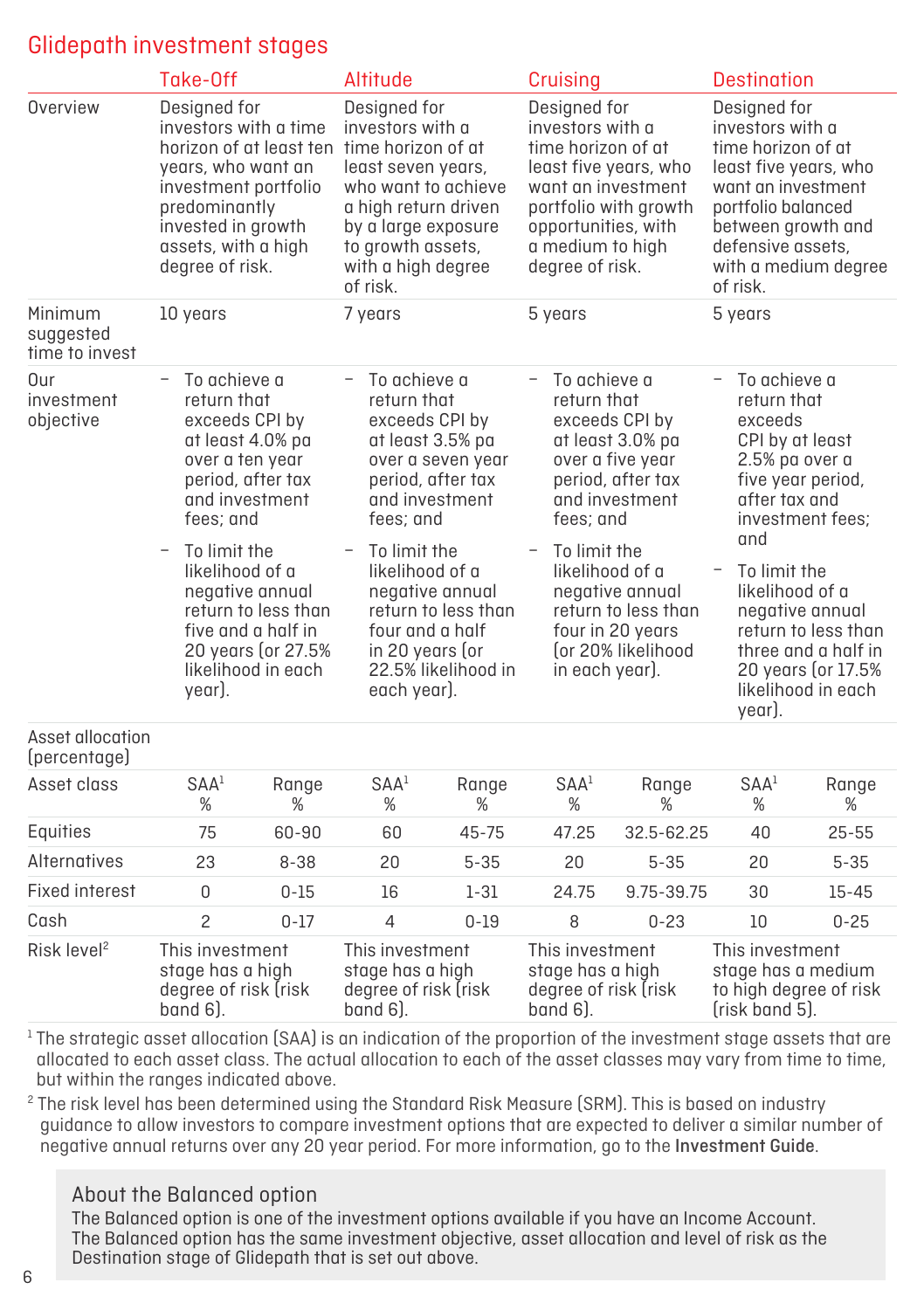You should read the important information about Qantas Super's investment options before making a decision. Go to the Member Guide Supplement, Investment Guide and Which Glidepath investment stage am I invested in? fact sheet at our website www.qantassuper.com.au. The material relating to Qantas Super's investment options may change between the time when you read this Statement and the day when you acquire the product.

### 6 Fees and costs

#### Did you know?

Small differences in both investment performance and fees and costs can have a substantial impact on your long-term returns. For example, total annual fees and costs of 2% of your account balance rather than 1% could reduce your final return by up to 20% over a 30-year period (for example, reduce it from \$100,000 to \$80,000).

You should consider whether features such as superior investment performance or the provision of better member services justify higher fees and costs.

You or your employer, as applicable, may be able to negotiate to pay lower fees. Ask the fund or your financial adviser.<sup>1</sup>

#### To find out more

If you would like to find out more, or see the impact of fees and costs based on your own circumstances, the Australian Securities and Investments Commission (ASIC) Moneysmart website (www.moneysmart.gov.au) has a superannuation calculator to help you check out different fee options.

<sup>1</sup> Please note the fees and costs in Qantas Super are not negotiable.

The wording shown above is included as it is prescribed by law.

This document shows fees and other costs that you may be charged. These fees and other costs may be deducted from your account, from the returns on your investment or from the assets of Qantas Super as a whole. Other fees, such as activity fees, advice fees for personal advice and insurance fees, may also be charged, but these will depend on the nature of the activity, advice or insurance cover chosen by you. Entry fees and exit fees cannot be charged. Taxes, insurance fees and other costs relating to insurance are set out in another part of this document.

You should read all the information about fees and other costs because it is important to understand their impact on your investment. The 'Fees and costs summary' on the next page can be used to compare costs between different superannuation products.

ASIC's superannuation calculator at www.moneysmart.gov.au can be used to check the effect of fees and costs on your account balance.

The fees and other costs for each investment option offered by Qantas Super are set out in the Member Guide Supplement, available on our website.

Definitions for each type of fee in the 'Fees and costs summary' on the next page and other fees that are, or may be charged, are contained in the 'Fees and other costs' section of the Member Guide Supplement available on our website at www.qantassuper.com.au.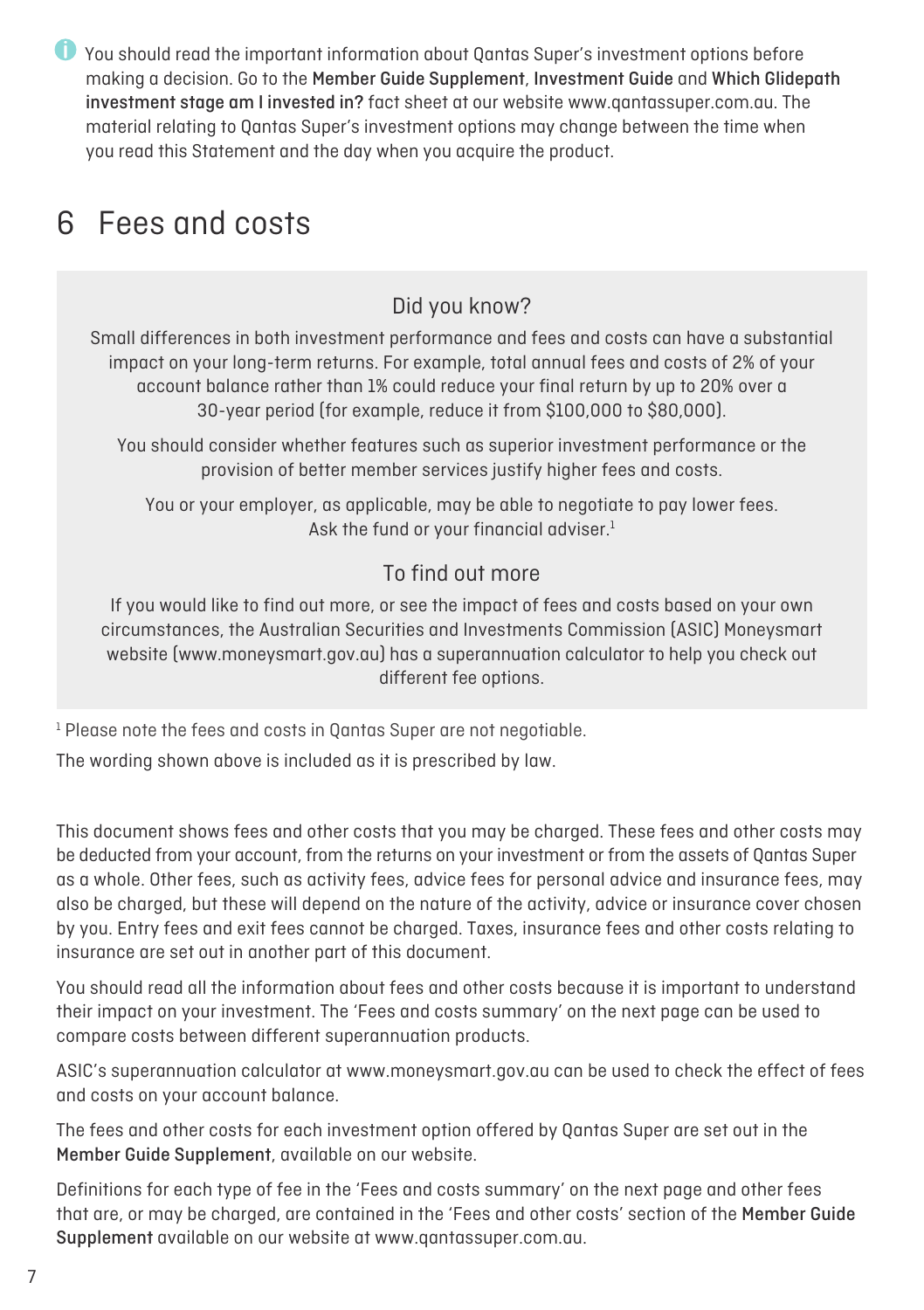#### Fees and costs summary

Our fees and costs – Glidepath option

Type of fee or cost Amount **How and when paid** 

Ongoing annual fees and costs<sup>1,2</sup>

|                                                                               | <b>Super Account</b>                                                                                                                                                                                                                                                                                                                                                                                                                                                                                                                                                                                                     | <b>Income Account</b>                                                          |                                                                                                                                                                                                                                                                                                                                                                                                                                                                                                                                                                                                                                                                                                     |  |  |  |
|-------------------------------------------------------------------------------|--------------------------------------------------------------------------------------------------------------------------------------------------------------------------------------------------------------------------------------------------------------------------------------------------------------------------------------------------------------------------------------------------------------------------------------------------------------------------------------------------------------------------------------------------------------------------------------------------------------------------|--------------------------------------------------------------------------------|-----------------------------------------------------------------------------------------------------------------------------------------------------------------------------------------------------------------------------------------------------------------------------------------------------------------------------------------------------------------------------------------------------------------------------------------------------------------------------------------------------------------------------------------------------------------------------------------------------------------------------------------------------------------------------------------------------|--|--|--|
| Administration<br>fees and costs                                              | Fixed administration fee of \$70 pa <sup>3</sup> plus estimated<br>asset-based administration fee of 0.23% pa <sup>3,4</sup> of your<br>account balance plus estimated asset-based APRA fee<br>of 0.01% pa <sup>5</sup> of your account balance.                                                                                                                                                                                                                                                                                                                                                                         |                                                                                | Calculated and deducted<br>from your account monthly<br>in arrears or when you leave<br>Gateway.                                                                                                                                                                                                                                                                                                                                                                                                                                                                                                                                                                                                    |  |  |  |
|                                                                               | In the 12 months to 30 June 2022 the Administration<br>costs incurred by the Plan exceeded Administration fees<br>collected. This amounted to 0.01% of account balances.                                                                                                                                                                                                                                                                                                                                                                                                                                                 |                                                                                | Deducted from the general<br>assets of the Plan (not your<br>account) when required.                                                                                                                                                                                                                                                                                                                                                                                                                                                                                                                                                                                                                |  |  |  |
| Investment fees<br>and costs <sup>6,7</sup>                                   | Depends on your Glidepath<br>investment stage and is<br>an estimated % pa of your<br>account balance:<br>- Take-Off 1.03%<br>– Altitude 1.02%<br>- Cruising 1.04%<br>- Destination 1.09%                                                                                                                                                                                                                                                                                                                                                                                                                                 | Balanced 1.09%                                                                 | Deducted from the<br>investment return of each<br>investment option before<br>the Credited Interest Rate<br>[CIR] or interim CIR is<br>calculated for the period.                                                                                                                                                                                                                                                                                                                                                                                                                                                                                                                                   |  |  |  |
| <b>Transaction costs</b>                                                      | Depends on your Glidepath<br>investment stage and is<br>an estimated % pa of your<br>account balance:<br>– Take-Off 0.13%<br>- Altitude 0.11%<br>- Cruising 0.10%<br>- Destination 0.09%                                                                                                                                                                                                                                                                                                                                                                                                                                 | Balanced 0.09%                                                                 | Deducted from the<br>investment return of each<br>investment option before<br>the Credited Interest Rate<br>(CIR) or interim CIR is<br>calculated for the period.                                                                                                                                                                                                                                                                                                                                                                                                                                                                                                                                   |  |  |  |
|                                                                               | Member activity related fees and costs                                                                                                                                                                                                                                                                                                                                                                                                                                                                                                                                                                                   |                                                                                |                                                                                                                                                                                                                                                                                                                                                                                                                                                                                                                                                                                                                                                                                                     |  |  |  |
| Buy-sell spread                                                               | Nil                                                                                                                                                                                                                                                                                                                                                                                                                                                                                                                                                                                                                      |                                                                                | Not applicable                                                                                                                                                                                                                                                                                                                                                                                                                                                                                                                                                                                                                                                                                      |  |  |  |
| Switching fee                                                                 | Nil                                                                                                                                                                                                                                                                                                                                                                                                                                                                                                                                                                                                                      |                                                                                | Not applicable                                                                                                                                                                                                                                                                                                                                                                                                                                                                                                                                                                                                                                                                                      |  |  |  |
| Other fees and<br>costs <sup>8</sup>                                          | \$100 for Family Law information requests                                                                                                                                                                                                                                                                                                                                                                                                                                                                                                                                                                                |                                                                                | Paid by the eligible person<br>requesting the information<br>at the time of the request.                                                                                                                                                                                                                                                                                                                                                                                                                                                                                                                                                                                                            |  |  |  |
| Super.<br>Plan's income year ends on 30 June.<br>account you hold in Gateway. | <sup>1</sup> Fees are inclusive of any applicable stamp duty and GST<br>(less any reduced input tax credits) payable by Qantas<br><sup>2</sup> If your account balance for a product offered by the<br>superannuation entity is less than \$6,000 at the end of<br>the entity's income year, certain fees and costs charged 6<br>to you in relation to administration and investment<br>are capped at 3% of the account balance. Any amount<br>charged in excess of that cap must be refunded. The<br>The total of these components of your administration fee<br>is capped at \$1,050 each year ending 30 June for each | remain a member at the refund payment date.<br>any changes as required by law. | administration fee you pay over \$1,050 into your Super<br>Account in September of the following financial year if you<br><sup>5</sup> This rate may change over time. We will notify you of<br>Includes all investment costs that relate to each investment<br>option that have been incurred and paid by the Trustee for<br>the 12 months to 30 June 2022 to the extent known (or<br>reasonable estimates if they are not known). Past costs<br>may not always be a reliable indicator of future costs.<br>Investment fees and costs includes an amount ranging from<br>0.00% to 0.52% for performance fees. The calculation basis<br>for this amount is set out under 'Additional explanation of |  |  |  |
|                                                                               | <sup>4</sup> If you hold both a Super Account and an Income<br>Account, and if the asset-based administration fee<br>(excluding the APRA fee) exceeds \$1,050 in a financial<br>year (totalled across all your Super and Income Accounts),<br>8 you'll get a refund of any portion of that asset-based                                                                                                                                                                                                                                                                                                                   | fees and costs'.<br>8                                                          | Refer to 'Additional explanation of fees and costs' in<br>the 'Fees and other costs' section of the Member Guide<br>Supplement for more information and details of other fees,<br>such as insurance fees and advice fees for personal advice.                                                                                                                                                                                                                                                                                                                                                                                                                                                       |  |  |  |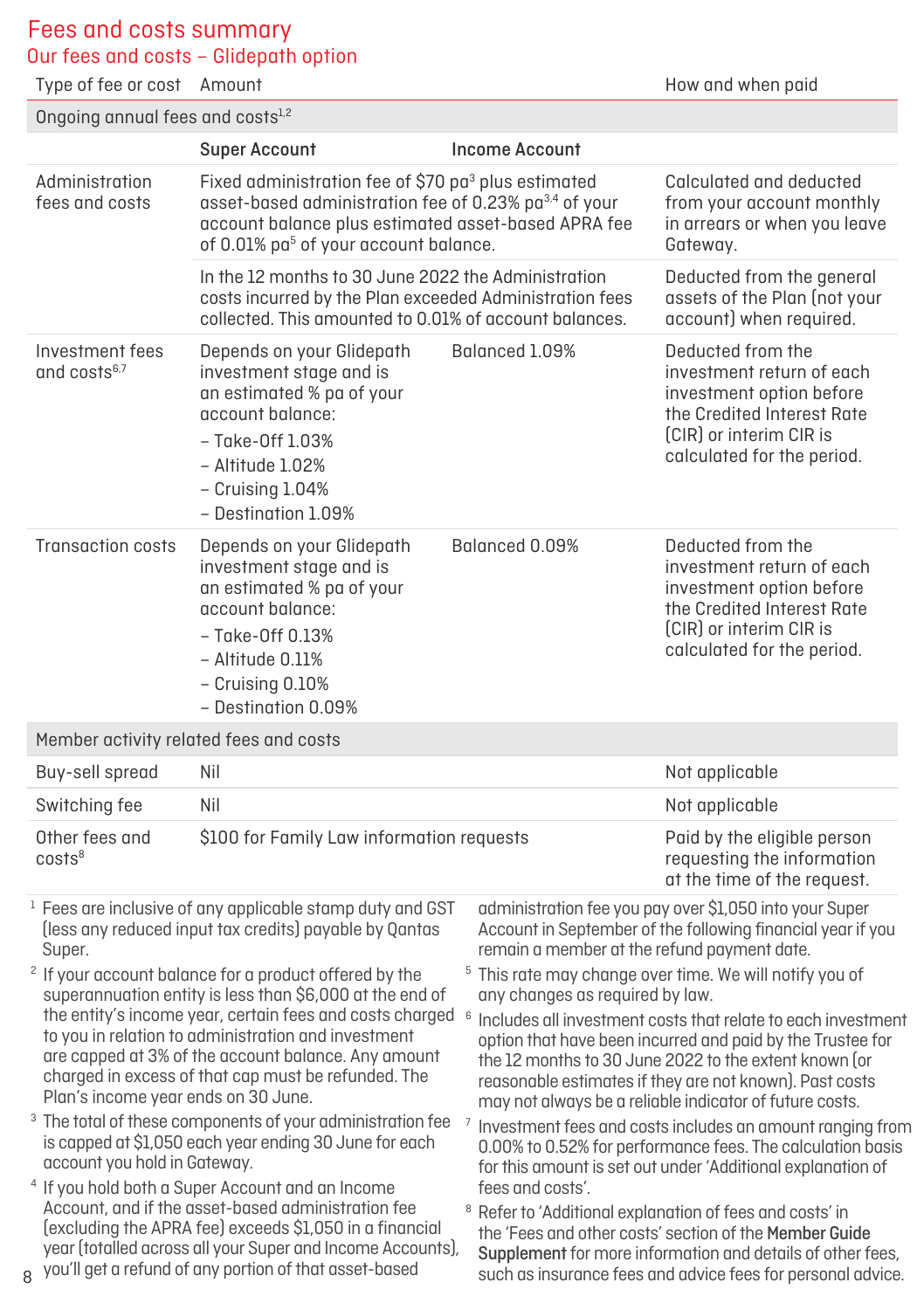#### Example of annual fees and costs

This table gives an example of how the ongoing annual fees and costs for the Destination investment stage of the Glidepath option for this superannuation product can affect your superannuation investment over a one-year period. You should use this table to compare this superannuation product with other superannuation products.

| Administration fees<br>and costs            | \$70 pa <sup>2</sup> fixed fee plus<br>0.23% pa <sup>2</sup> plus APRA<br>fee of 0.01% pa plus<br>0.01% deducted from<br>general assets of the<br>Plan | For every \$50,000 you have in the<br>superannuation product, you will be charged<br>or have deducted from your investment \$1253<br>in administration fees and costs, plus \$70<br>regardless of your balance |
|---------------------------------------------|--------------------------------------------------------------------------------------------------------------------------------------------------------|----------------------------------------------------------------------------------------------------------------------------------------------------------------------------------------------------------------|
| <b>PLUS</b> Investment fees<br>and $costs4$ | 1.09%                                                                                                                                                  | And, you will be charged or have deducted<br>from your investment \$545 in investment<br>fees and costs                                                                                                        |
| <b>PLUS</b> Transaction costs <sup>4</sup>  | 0.09%                                                                                                                                                  | And, you will be charged or have deducted<br>from your investment \$45 in transaction costs                                                                                                                    |
| <b>EQUALS</b> Cost of product               |                                                                                                                                                        | If your balance was \$50,000 at the beginning<br>of the year, then for that year you will be<br>charged fees and costs of \$785 for the<br>superannuation product.                                             |

Example - Destination stage of the Glidepath option Balance of  $$50,000<sup>1</sup>$ 

This table gives an example of how the ongoing annual fees and costs for the Balanced option for the Qantas Super Income Account product can affect your superannuation investment over a one-year period. You should use this table to compare this superannuation product with other superannuation products.

| Example-Balanced option              |                                                                                                                                                        | Balance of \$50,000 <sup>1</sup>                                                                                                                                                                       |  |  |  |
|--------------------------------------|--------------------------------------------------------------------------------------------------------------------------------------------------------|--------------------------------------------------------------------------------------------------------------------------------------------------------------------------------------------------------|--|--|--|
| Administration fees<br>and costs     | \$70 pa <sup>2</sup> fixed fee plus<br>0.23% pa <sup>2</sup> plus APRA<br>fee of 0.01% pa plus<br>0.01% deducted from<br>general assets of the<br>Plan | For every \$50,000 you have in the<br>Income Account, you will be charged or<br>have deducted from your investment \$1253<br>in administration fees and costs, plus \$70<br>regardless of your balance |  |  |  |
| PLUS Investment fees<br>and $costs4$ | 1.09%                                                                                                                                                  | And, you will be charged or have deducted<br>from your investment \$545 in investment<br>fees and costs                                                                                                |  |  |  |
| PLUS Transaction costs <sup>4</sup>  | 0.09%                                                                                                                                                  | And, you will be charged or have deducted<br>from your investment \$45 in transaction costs                                                                                                            |  |  |  |
| EQUALS Cost of product               |                                                                                                                                                        | If your balance was \$50,000 at the beginning<br>of the year, then for that year you will be<br>charged fees and costs of \$785 for the<br>superannuation product.                                     |  |  |  |

Note: Additional fees may apply.

 $1$  Example balance is for illustrative purposes and is calculated on a fixed balance for the financial year.

 $2$  The total of these components of your administration fee is capped at \$1,050 each year for each account you hold in Gateway.

<sup>3</sup> This amount includes \$5 deducted from general assets of the Plan and not your account.

<sup>4</sup> Calculated based on both actual and estimated costs incurred for the 12 months to 30 June 2022.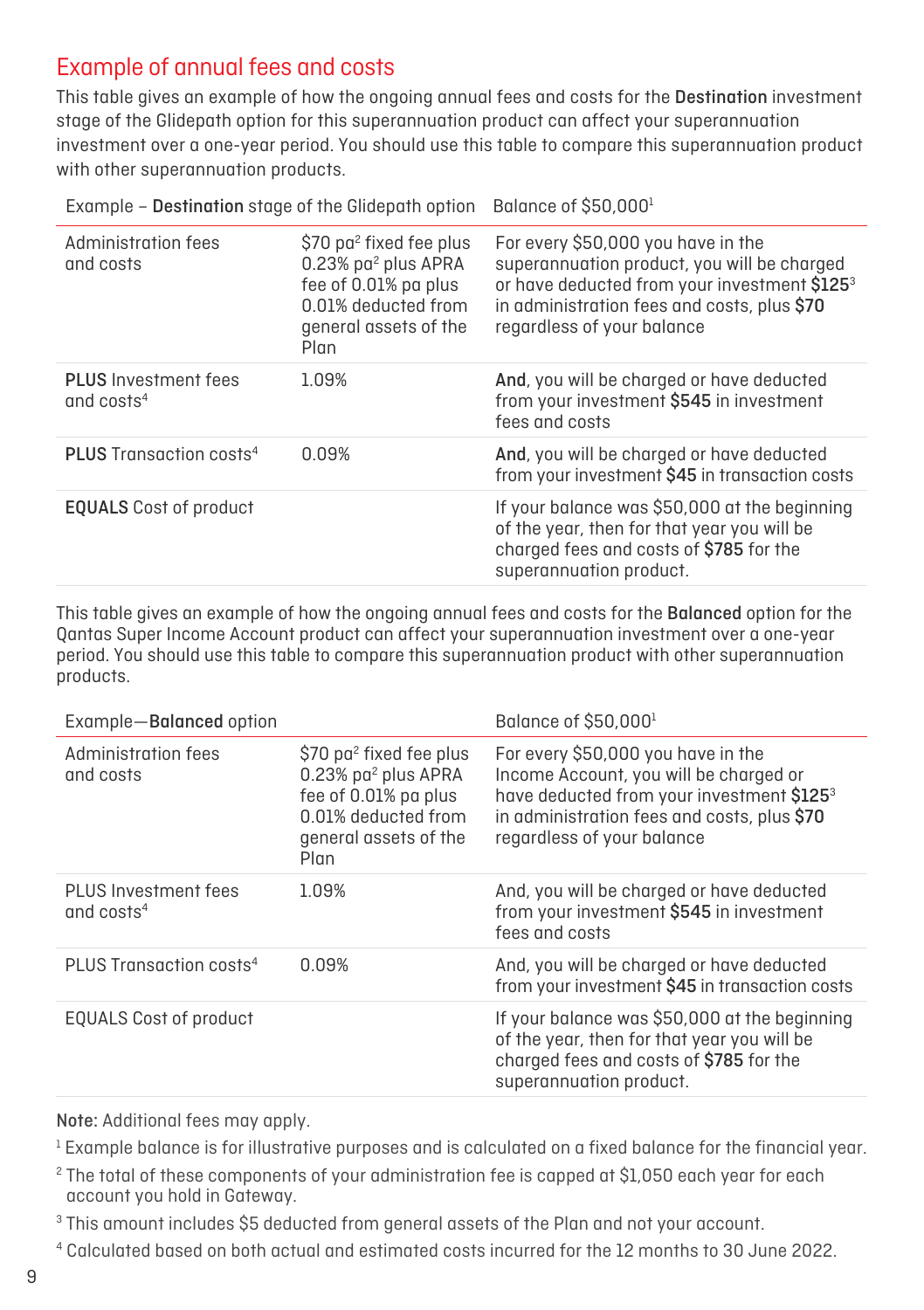#### Advice fee for personal advice

If you seek advice from an eligible (as determined by the Trustee) licensed financial adviser about your Qantas Super account, an annual one-off fee of up to \$5,000 inclusive of GST charged by the financial adviser for this advice may be deducted from your Super Account or Income Account as authorised by you. Each payment will require a separate authorisation. Fees for ongoing personal advice cannot be deducted from either your Super Account or Income Account. These fees (if applicable) will be detailed in the Statement of Advice provided by the adviser.

#### Change in fees

The Trustee has the right to amend the level of fees charged in the future without your consent. Any increase in fees will be communicated to you at least 30 days before it is applicable unless the increase results from an increase in costs incurred by the Trustee, in which case you will be informed within 12 months after the change. Any difference between the estimated investment fees and the actual investment fees for each financial year are always costs incurred by the Trustee. We will let you know what the actual investment fee for each investment option has been for the relevant financial year in the Qantas Super Annual Report.

You should read the important information about Fees and costs before making a decision. Go to the 'Fees and other costs' section of the Member Guide Supplement at our website www.qantassuper.com.au. The material relating to Fees and costs may change between the time when you read this Statement and the day when you acquire the product.

### 7 How super is taxed

This section is a summary of how Australian taxation legislation may apply to Qantas Super and your benefits.

#### Tax on contributions

1. Concessional contributions: Employer contributions are concessional contributions, as are other contributions made from before-tax salary or contributions for which you claim a personal tax deduction. These are generally taxed at 15%. This tax is deducted directly from your account effective the date your contribution is received, and is called a 'contributions tax'. In addition, if concessional contributions are made to your super above the Government's yearly limit (called the concessional contributions cap), you may be liable to pay additional tax at your marginal tax rate, on the contributions above the cap less the 15% already deducted for the contributions tax.

An additional 15% tax on contributions within the cap applies to individuals with combined earnings and concessional contributions exceeding \$250,000 in an income year. Generally only the contributions that make your total income exceed \$250,000 are subject to the additional tax. This tax is payable by you personally if applicable and included in your income tax return. You can also have it paid out of your super account balance. The Australian Taxation Office will send you a notice of assessment containing the amount payable.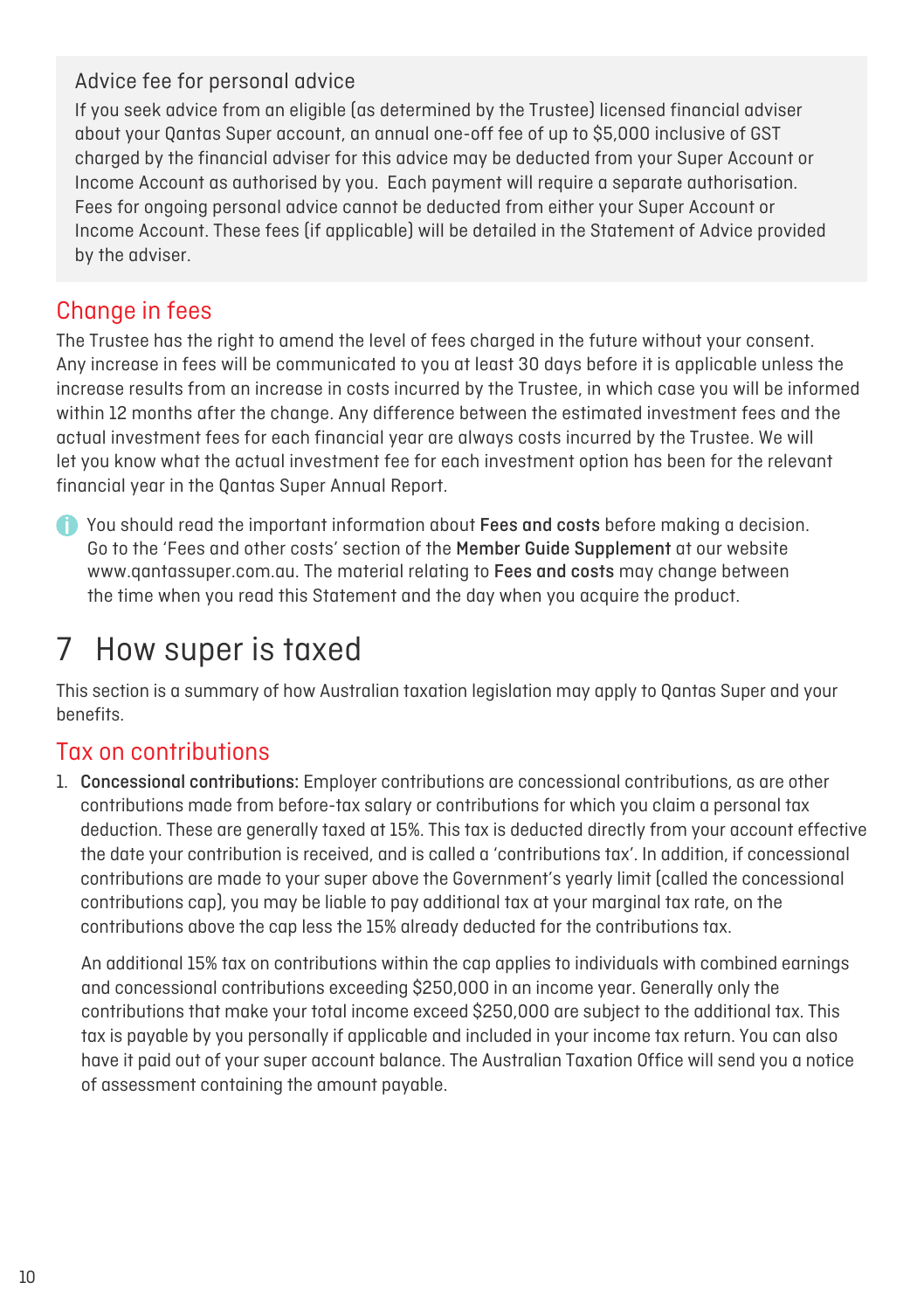2. Non-concessional contributions: Contributions made from after-tax salary are non-concessional contributions where a tax deduction is not claimed. These aren't taxed, except if you contribute an amount above the Government's limit on non-concessional contributions. This limit is called the non-concessional contributions cap.

ALERT: If you exceed these limits you may need to pay additional tax. In some instances the non-concessional contributions cap is nil, such as where amounts have been brought forward from prior years (if eligible). Some other types of contributions have different tax consequences.

#### Tax on investment earnings

Investment earnings on a Super Account or on an Income Account (for Transition to Retirement Members<sup>1</sup>) in Gateway are generally taxed at 15%. An allowance for this tax is deducted from your investment earnings before the earnings are credited to your account. Investment earnings on Income Accounts (for Retirement Members and Beneficiary Members) in Gateway are generally tax free. Note: There is a maximum limit on the amount you can transfer into the retirement income stream phase (known as a Transfer Balance Cap). This maximum is generally \$1.7 million starting from 1 July 2021 where it is your first retirement pension.2

- $1$  If you are a Transition to Retirement Member, upon reaching age 65 or meeting another condition of release with a nil cashing restriction, you will automatically become a Retirement Member and investment earnings will generally become tax free. The Transfer Balance Cap will apply to you upon becoming a Retirement Member, and therefore you will be required to withdraw or transfer any portion of your benefit in excess of the cap out of the Income Account.
- 2 If you already have an income stream you can see your personal cap in ATO online services via your MyGov account. The Transfer Balance Cap up to 30 June 2021 was \$1.6 million.

#### Tax on withdrawals

Withdrawals from your account are generally tax free if you are age 60 or over. Tax may apply (and at different rates) on lump sum withdrawals, and on any regular payments you receive from an Income Account, if you are under age 60 (depending on certain factors, such as whether you have reached your designated preservation age). If you have to pay tax, we'll deduct it from the amount payable to you at the time of payment. Transfers from one super fund to another are generally not taxed.

ALERT: You should provide your Tax File Number (TFN) when you become a member of Qantas Super. If you don't, a greater amount of tax may need to be deducted when contributions are made and money withdrawn, or you may not be able to make certain types of contributions. It will also be more difficult to trace any other super you have and you run the risk of not receiving all your super when you retire. However, providing your TFN is not mandatory.

 You should read the important information about How super is taxed before making a decision. Go to the 'How super is taxed' section of the Member Guide Supplement at our website www.qantassuper.com.au. The material relating to How super is taxed may change between the time when you read this Statement and the day when you acquire the product.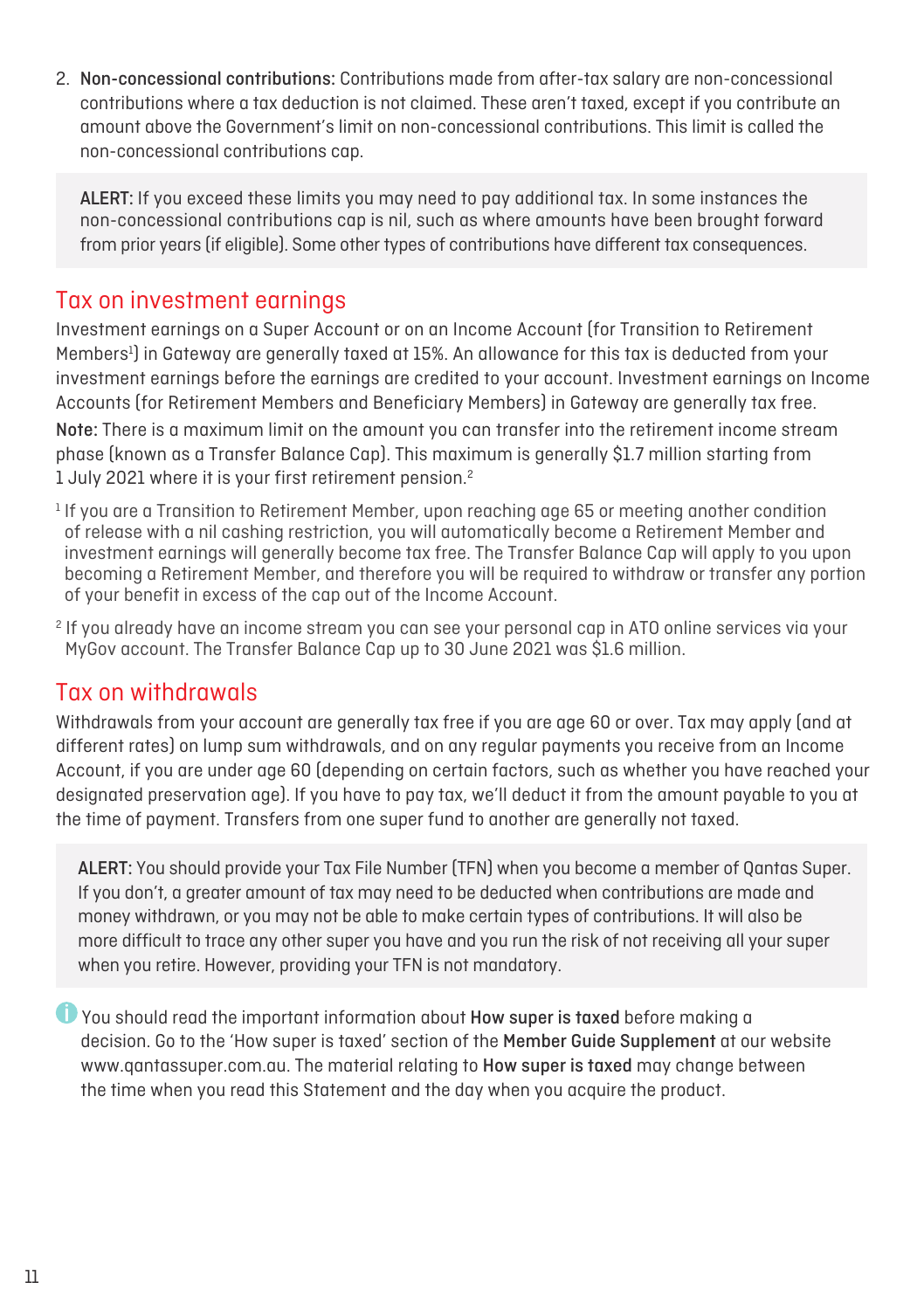### 8 Insurance in your super

#### This section only applies if you have a Super Account in Gateway. Insurance is not available as part of an Income Account.

Gateway provides flexible insurance options for eligible members with a Super Account. The Trustee works with the insurer to set the level of Basic Cover available to you and to agree the premiums payable for that cover. Insurance premiums are deducted from your account monthly. The Trustee regularly reviews the insurance arrangements and will let you know when there are any changes to the level of cover or premium rates.

#### What cover does Gateway provide?

Basic Cover. Subject to eligibility, which includes a minimum age and account balance, if you are:

- an Employee Member you are automatically provided with Salary-Linked Basic Cover for death (including Terminal Illness), total and permanent disablement (TPD) and income protection when you join Gateway. Conditions apply.
- a Spouse Member you are automatically provided with \$100,000 of Fixed Dollar Basic Cover for death (including Terminal Illness) and TPD. Conditions apply.
- a Retained Member the amount of any Basic Cover you had in Gateway or Standard Cover you had in another Qantas Super division on the date you ceased employment or your choice of fund election was effected, for death (including Terminal Illness) and TPD, will automatically continue as Fixed Dollar Basic Cover in Gateway when you become a Retained Member.

ALERT: Employee and Spouse Members must be over age 25 and have an account balance of \$6,000 or more to be eligible for automatic Basic Cover. If you don't meet these requirements you can elect to opt in to Basic Cover at anytime at www.[qantassuper.com.au/optin.](http://qantassuper.com.au/optin)

Voluntary Cover. Separate to Basic Cover, if you are eligible, you may choose to apply for Voluntary Cover for death (including Terminal Illness) and TPD at a level you feel is right for your personal circumstances. Any approved Voluntary Cover is separate to any Basic Cover. For details about when a Voluntary Cover amount will be paid, see the Voluntary Cover Insurance Guide available on our website.

ALERT: Any insurance cover that relates to a product you hold in Qantas Super will cease 16 months from the date of the last contribution or rollover to your account that relates to that product, unless you elect to maintain your cover by completing the form at [www.qantassuper.com.au/optin.](http://www.qantassuper.com.au/optin)

#### What is Basic Cover?

12

- Death. A lump sum amount is paid, on top of your account balance, if you die while you are a member of Gateway. Conditions apply. (If you meet the definition for Terminal Illness, you may receive an advance payment of this Basic Cover. Conditions and limits apply.)
- TPD. A lump sum amount is paid, on top of your account balance, if you become totally and permanently disabled while you are a member of Gateway. Conditions apply.
- Income protection (for eligible Employee Members only). Cover for income protection provides you with monthly payments for up to two years if you are temporarily unable to work as a result of illness or injury. Conditions apply. Cover for income protection is available to employees engaged in Regular permanent or fixed-term employment for 15 hours or more a week. Cover is not available for Retained Members, Spouse Members, casual employees, contractors who are not fixed-term employees or employees who have exercised choice of fund.

Basic Cover will initially start as Limited Cover, which generally means you will not be covered for a pre-existing illness or injury. For details about when Basic Cover will be paid, see the Member Guide Supplement available on our website.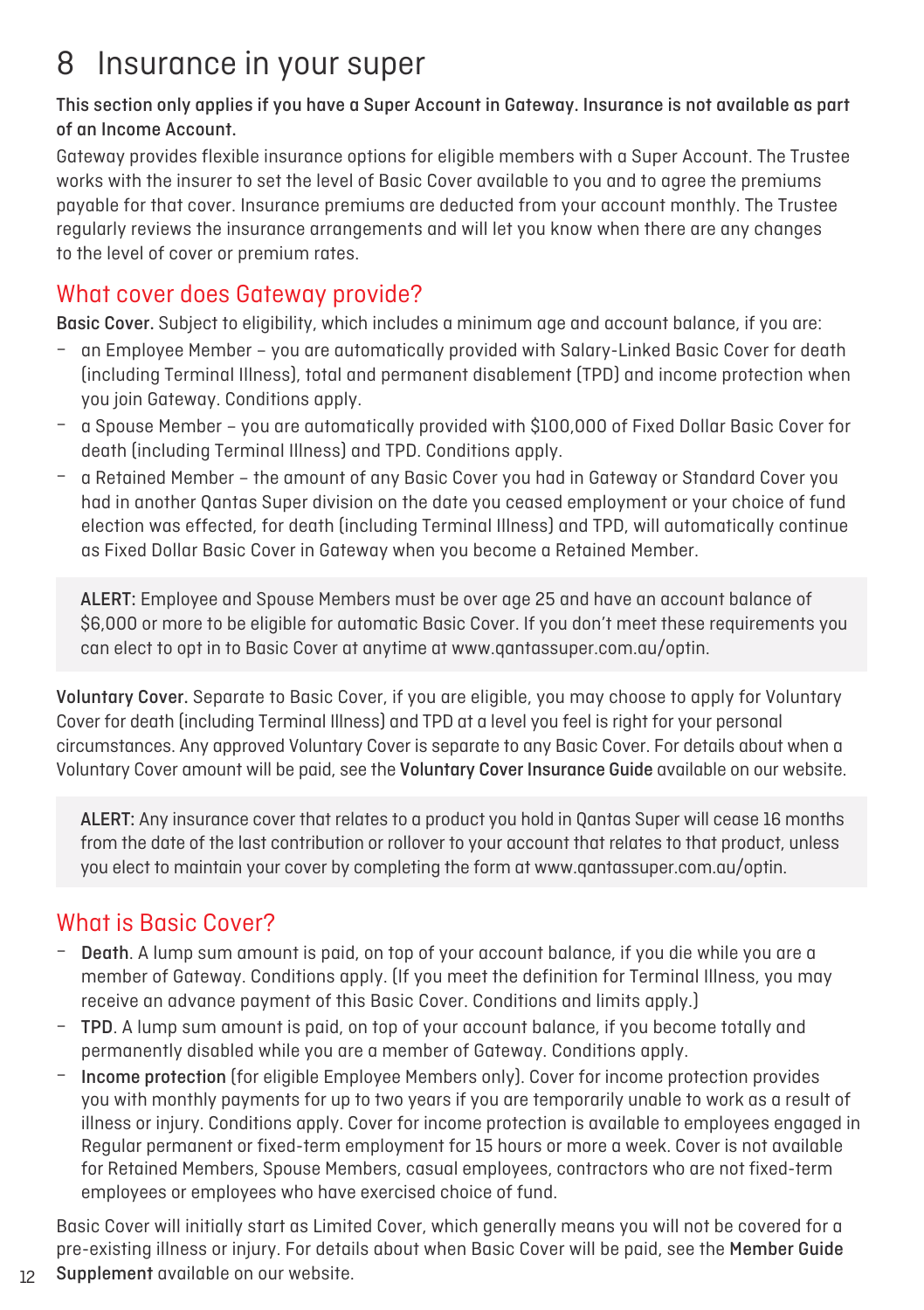#### Amount of Basic Cover

There are two methods for calculating Basic Cover:

- Salary-Linked Basic Cover (Employee Members only). The amount of cover is calculated as a multiple of your Salary for Insurance Purposes.<sup>1</sup>
- Fixed Dollar Basic Cover. The amount of cover is a fixed dollar amount.

 $1$  Your Salary for Insurance Purposes is advised to us by the Oantas Group. Contact us if you would like to confirm the amount or if you have any questions about how it applies to your insurance cover. If you have questions about how the amount of your Salary for Insurance Purposes has been determined, please contact your relevant payroll department.

ALERT: Unless you opt out or cancel your cover, the cost of any Basic Cover you have will be deducted from your account monthly.

#### Salary-Linked Basic Cover

If you are an Employee Member, you are automatically provided with Salary-Linked Basic Cover for death, TPD and income protection when you join Gateway (subject to eligibility). Your Basic Cover for death and TPD is calculated as a multiple (based on your age) of your Salary for Insurance Purposes. Use the table below to work out the multiple for your Basic Cover.<sup>1</sup>

| Your age at last<br>1 October | Multiple of your Salary for | <b>Insurance Purposes</b> | Your age at last<br>1 October | Multiple of your Salary for<br><b>Insurance Purposes</b> |                                             |  |
|-------------------------------|-----------------------------|---------------------------|-------------------------------|----------------------------------------------------------|---------------------------------------------|--|
|                               | Death                       | <b>TPD</b>                |                               | Death                                                    | <b>TPD</b>                                  |  |
| $16 - 20$                     | 0.5                         | 0.5                       | $51 - 55$                     | 2.5                                                      | 1.5                                         |  |
| $21 - 25$                     | 0.5                         | 1.5                       | $56 - 60$                     | 1.5                                                      | 0.5                                         |  |
| $26 - 30$                     | 0.5                         | $\overline{c}$            | $61 - 64$                     | 0.5                                                      | 0.5                                         |  |
| $31 - 35$                     | 2                           | 2.5                       |                               | $0.5^2$                                                  | Nil from your<br>65th birthday <sup>2</sup> |  |
| $36 - 40$                     | 3                           | $\overline{c}$            | 65-69                         |                                                          |                                             |  |
| $41 - 45$                     | 3                           | $\overline{c}$            | From your                     | Nil                                                      | Nil                                         |  |
| $46 - 50$                     | 2.5                         | 1.5                       | 70th birthday                 |                                                          |                                             |  |

Income protection (for eligible Employee Members only). Your Basic Cover for income protection is equal to 75% of your Salary for Insurance Purposes, less any other income you are entitled to from your employer and other sources.<sup>3</sup> It is paid as a monthly payment in arrears for a maximum period of two years for the same illness or injury after a minimum Waiting Period of 90 days. Basic Cover for income protection ceases on your 65th birthday. The amount of your Salary-Linked Basic Cover is calculated upon joining Gateway and then on 1 October each year thereafter.

<sup>1</sup> If you joined Gateway before 1 July 2022, you may have a different multiple. Refer to our website for details.

<sup>2</sup> Please note: Basic Cover for TPD ceases on your 65th birthday and Basic Cover for death ceases on your 70th birthday.

<sup>3</sup> This includes, but is not limited to, any annual or sick leave payments, any disability income from other insurance policies, workers' compensation, compensation payments, insurance payments (including loss of licence insurance which will only reduce your monthly payment if you are in receipt of that payment paid under loss of licence), and income from other paid work. If you are entitled to any offsetting amounts as a lump sum, it will be treated as if one sixtieth (1/60) of the lump sum is received monthly for 60 months. Income from other sources does not include:

- income earned from investments;
- payments in respect of medical treatment, rehabilitation and permanent impairment or permanent loss of use of a body part; or
- any lump sum TPD benefit.

13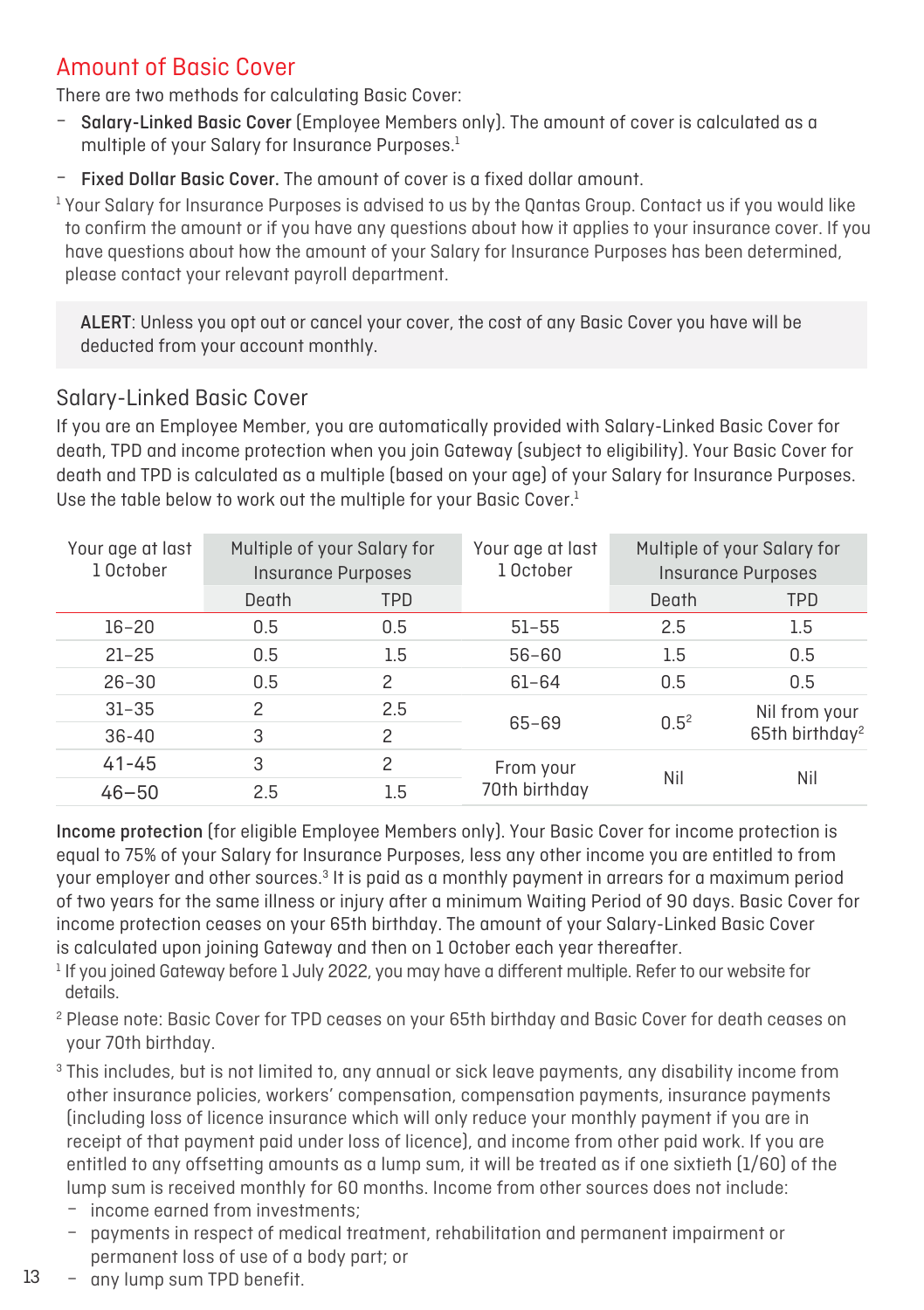#### Fixed Dollar Basic Cover – death and TPD only

The amount of Fixed Dollar Basic Cover is a fixed dollar amount of cover (and may be subject to Insurer approval). Conditions apply.

Employee Members. You can apply for Fixed Dollar Basic Cover for death and TPD at any time. This is in addition to any Salary-Linked Basic Cover you may have.

Spouse Members. You automatically receive Basic Cover when you join Gateway (subject to eligibility). Your Basic Cover is Fixed Dollar Basic Cover for death and TPD equal to \$100,000.

Retained Members. Upon becoming a Retained Member, any amount of:

- Basic Cover (Salary-Linked and Fixed Dollar) for death and TPD you had in Gateway; or
- Standard Cover for death and TPD you had in your previous Qantas Super division

continues in Gateway as Fixed Dollar Basic Cover. Any Voluntary Cover continues as Voluntary Cover. Your Fixed Dollar Basic Cover is equal to the dollar amount of Basic Cover or Standard Cover you had on the date you ceased employment or your choice of fund election was effected.

#### Cost of cover

#### Basic Cover

The cost of your Basic Cover (insurance premiums) is deducted from your account each month. Your annual insurance premium is adjusted each year on 1 October, based on your age and the amount of Basic Cover you have. Your annual insurance premium depends on the premium rate for every \$1,000 of Basic Cover you have, depending on your age. The age bands and premiums that apply to income protection differ from those that apply for death and TPD.

#### Death and TPD

#### Your age at vour age at death that the seath of the Death Death of Death Death Death Death Death Death Death Death Death D<br>Last 1 October Death TPD and TPI and TPD 16–30 \$0.38 \$0.40 \$0.78 31–45 \$0.47 \$1.60 \$2.07 46–50 \$0.97 \$4.95 \$5.92 51–55 \$1.75 \$9.00 \$10.75 56–60 \$3.10 \$15.98 \$19.08 61–64 \$5.07 \$26.01 \$31.08 65–69 \$6.72 Nil from your 65th birthday \$6.72 (death only from your 65th birthday) From your 70th birthday Nil Nil Nil

#### Annual premium rate for every \$1,000 of Basic Cover

#### Income protection

Your annual insurance premium depends on your age at the previous 1 October and the amount of annual income protection you have. The annual premiums vary from \$3.47 per \$1,000 of income protection cover if you were age 16 to \$24.07 per \$1,000 if you were age 63. Please read the Member Guide Supplement available on our website for more information.

#### Voluntary Cover

If you apply for Voluntary Cover, different insurance premiums apply which are based on the type of cover, amount of approved cover, your age as at the previous 1 October, and your occupational group. Those premiums will also be deducted from your account monthly. Refer to the Voluntary Cover Insurance Guide for details.

If you are a Retained Member, any Voluntary Cover for death and TPD you had in Qantas Super on the day prior to you becoming a Retained Member in Gateway continues under the same terms and conditions in Gateway.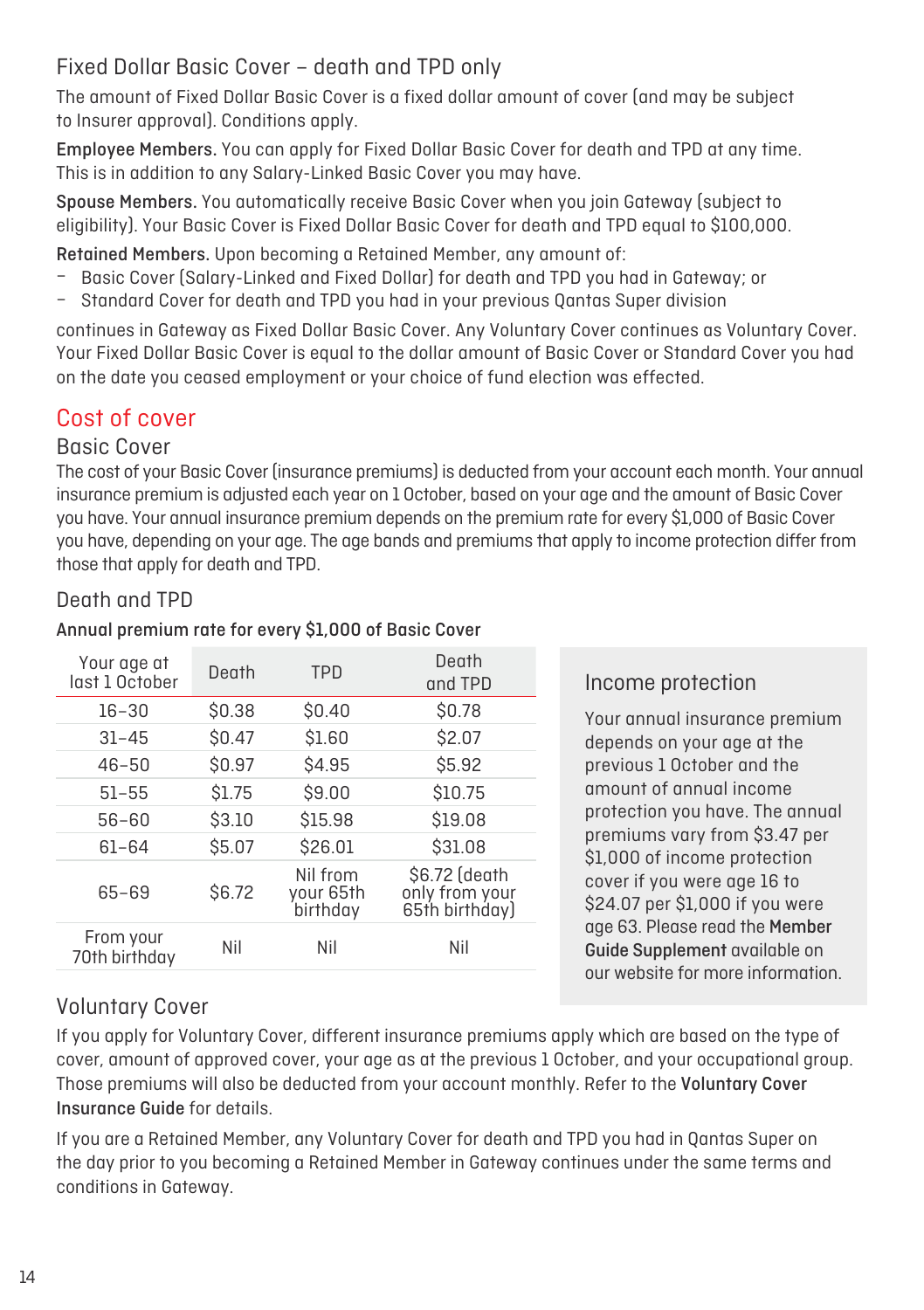#### Changing your cover

You can request to increase, decrease or cancel your Basic Cover and Voluntary Cover for death only or for death and TPD at any time (conditions apply). Spouse Members can also opt out of Basic Cover when completing the application form. You cannot increase or reduce (except to cancel) the level of your Basic Cover for income protection in Gateway, if you are covered for this. To change your Basic Cover, you will need to complete the application on our website. To change your Voluntary Cover, please read the Voluntary Cover Insurance Guide, available on our website, for terms and conditions and complete the relevant application.

#### Life events and transfer of cover

If you have Basic Cover for death and TPD, you can apply for an increase in your Basic Cover for death and TPD if you experience a certain life event, without the need to provide any evidence of good health. And if you have insurance cover for death only or for death and TPD with another super fund, or under a group insurance policy or retail policy, you may be eligible to transfer that cover into Gateway. Conditions and limits apply. Please read the Member Guide Supplement available on our website for more information.

#### How to apply for cover

If you reach age 25 and have a \$6,000 account balance, you will be automatically provided with Basic Cover. Otherwise, you may opt in to Basic Cover at anytime at www[.qantassuper.com.au/optin.](http://qantassuper.com.au/optin)

To apply for more Basic Cover (where applicable) or Voluntary Cover, complete the application on our website.

ALERT: Information about the eligibility for, and cancellation of, Basic Cover, the conditions and exclusions that are applicable, as well as your entitlement to Basic Cover is contained in the 'Insurance in your super' section of the Member Guide Supplement. Information about eligibility for Voluntary Cover, the level and type of Voluntary Cover available, and the costs, conditions, exclusions and other terms relating to Voluntary Cover is contained in the Voluntary Cover Insurance Guide. You should read this information to decide whether Basic Cover is adequate for your circumstances or if additional Basic Cover or Voluntary Cover is appropriate for you.

 You should read the important information about Insurance in your super before making a decision. Go to the 'Insurance in your super' section of the Member Guide Supplement and the Voluntary Cover Insurance Guide at our website [www.qantassuper.com.au.](http://www.qantassuper.com.au) The material relating to Insurance in your super may change between the time when you read this Statement and the day when you acquire the product. Please check our website for the latest information.

### 9 How to open an account

#### Opening a Super Account

New employees. Gateway is the default division of Qantas Super for most Australian-based employees of the Qantas Group who are not already members of another fund when they join the Qantas Group. You can also join by completing an application form on our website, or a Standard Choice form and submitting it to your payroll department. We will send you a welcome letter with your membership details once your account is opened. You can select another fund to which your employer contributions may be made at any time (this is called 'choice of fund').